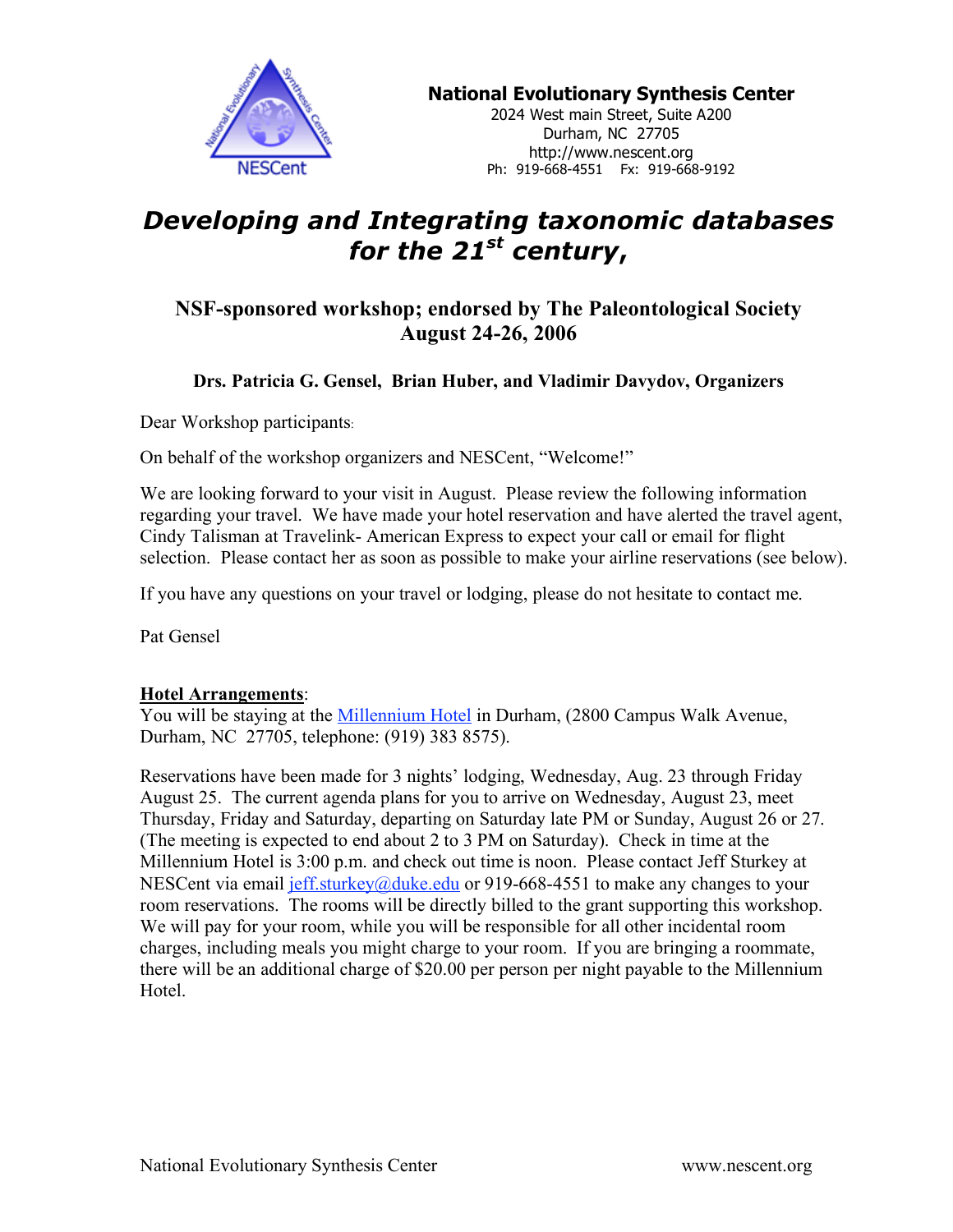## **Travel Arrangements:**

Please contact our travel agent, Cindy Talisman, as soon as possible to arrange your airline travel. Please note that as a condition of your invitation to participate, we ask that your travel plans be ticketed no less than 21 days in advance of your meeting, August 1. In addition, our travel agent has been instructed to search for lower-cost airfares for all attendees.

Your early selection of flights will provide you the widest choices. In addition, please note that the National Science Foundation requires that we use U.S. air carriers and coach class.

Your airfare charge will be reimbursed from the grant. According to UNC regulations, this is separate from other reimbursements. Please provide your name, home address, and social security number to me (Patricia Gensel) at the time you have your booking and we can start to process reimbursement. Although we have provided the travel agency with your names, we ask that you directly contact Cindy. Her contact information is:

Cindy Talisman, Travelink, Incorporated cltalisman@hotmail.com 410 Market Street, Suite 342 Chapel Hill, NC 27516 919-968-6744 800-729-1158 It would be helpful if you could make your travel arrangements as soon as possible. We also suggest using the Millennium Hotel shuttle service. This shuttle will be directly billed to the

## **Arrival at Raleigh/Durham International Airport (RDU):**

grant, and is less expensive than other transport to the hotel.

We suggest using the Millennium Hotel airport shuttle service. This shuttle will be directly billed to the grant. When you arrive at RDU, please call the Millennium Hotel via the display of hotels at the Baggage claim area. You may pick up the receiver and push the appropriate button for the Millennium Hotel, or you may call the Millennium at (919) 383- 8575. Please tell the attendant that you have a reservation and wish to be picked up at the RDU airport. The hotel is approximately 10 minutes away. Any ground transportation questions arising immediately after arrival can be answered at the RDU Information Desk near the Baggage Claim area.

## **Getting to NESCent:**

We will also coordinate shuttle service between the hotel and the NESCent office for your meeting.

## **Meal Arrangements:**

We will be basing your meal reimbursement on the State of North Carolina rates. We are able to reimburse participants up to a total of approximately \$32/day for the meals at the meeting. This includes some meals on your arrival and departure days. A major advantage of this system is that you are not required to keep or furnish us with any meal receipts. After the meeting, UNC Biology Accounting will process reimbursements which will be mailed within approximately 45 days- keep any receipts for taxi, airfare (if necessary). University of North Carolina policy dictates that these reimbursements must be sent to your home address. Please complete the attached home address form and return it to Patricia Gensel prior to your arrival.